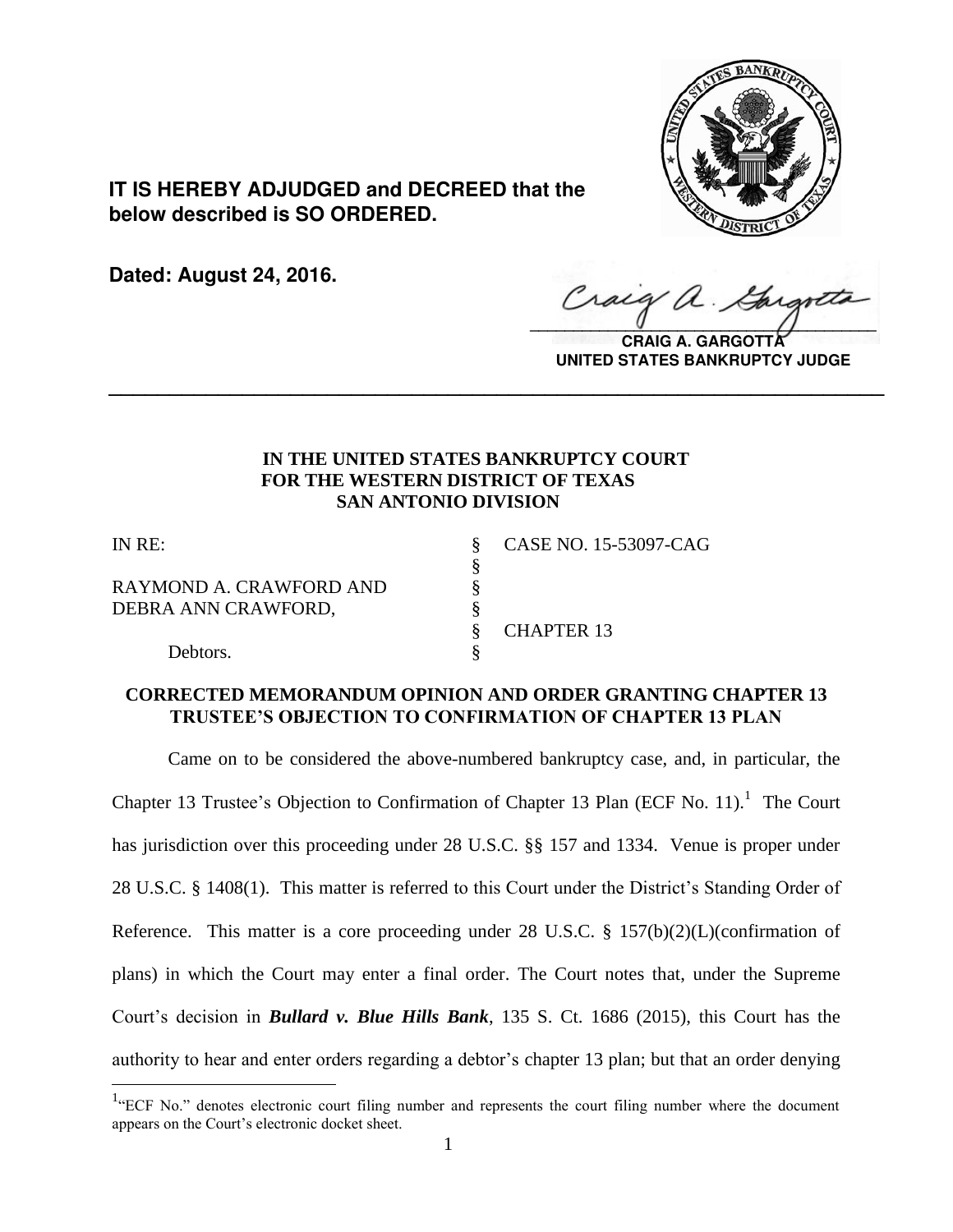confirmation of a chapter 13 plan is not a final order unless the bankruptcy case is also dismissed. The Court finds that this is a contested matter as defined under Fed. R. Bankr. P. 9014. As such, the Court makes the following findings of fact and conclusions of law pursuant to Fed. R. Bankr. P. 7052. The Court took this matter under advisement and finds that the Chapter 13 Trustee's (the "Trustee") Objection should be GRANTED.

## **BACKGROUND**

Debtors Raymond and Debra Crawford filed Chapter 13 bankruptcy on December 29, 2015 (ECF No. 1). On the same day, Debtors filed their Schedules, Statement of Financial Affairs ("SOFA"), and Chapter 13 Plan (ECF Nos. 1 and 2). Pursuant to the Chapter 13 Form Plan used in the San Antonio Division, Debtors propose to pay 100% of all of their allowed administrative, secured, priority, and nonpriority unsecured claims (ECF No. 2, p. 6). The proposed Plan payment is \$1,900.00 per month and the Plan length is 60 months. (*Id*. at pp.6-7). 2

The Trustee filed her Objection on February 8, 2016, arguing that, given the Debtors' excess disposable income, Debtors should agree that the chapter 13 Plan cannot be modified or changed unless it continues to provide for full payment of unsecured claims (ECF No. 11). Further, the Trustee argues that Debtors must pay all claims in full to receive a discharge under §  $1328(a).^{3}$ 

No evidence was taken at the confirmation hearing, although the Trustee provided the Court with additional information that Debtors do not dispute. Debtors previously filed a chapter 13 case on January 19, 2007, and received a chapter 13 discharge on September 6, 2013 (Bankruptcy No. 07-50131-cag). The plan in that case made a 12% distribution to unsecured

 $2$ Debtors have an applicable commitment period ("ACP") of 60 months. According to Debtors' Schedules "I" and "J", Debtors have net income of \$9,181.00 and net expenses of \$6,201.00. After deducting the proposed plan payment of \$1,900.00, Debtors would have additional disposable income of \$1,097.00 per month, or \$65,820.00 over the duration of the Plan. If Debtors committed all of their disposable income to creditors, the plan length could be reduced to 48 months.

<sup>3</sup> Unless otherwise noted, all references are to 11 U.S.C. § *et seq*.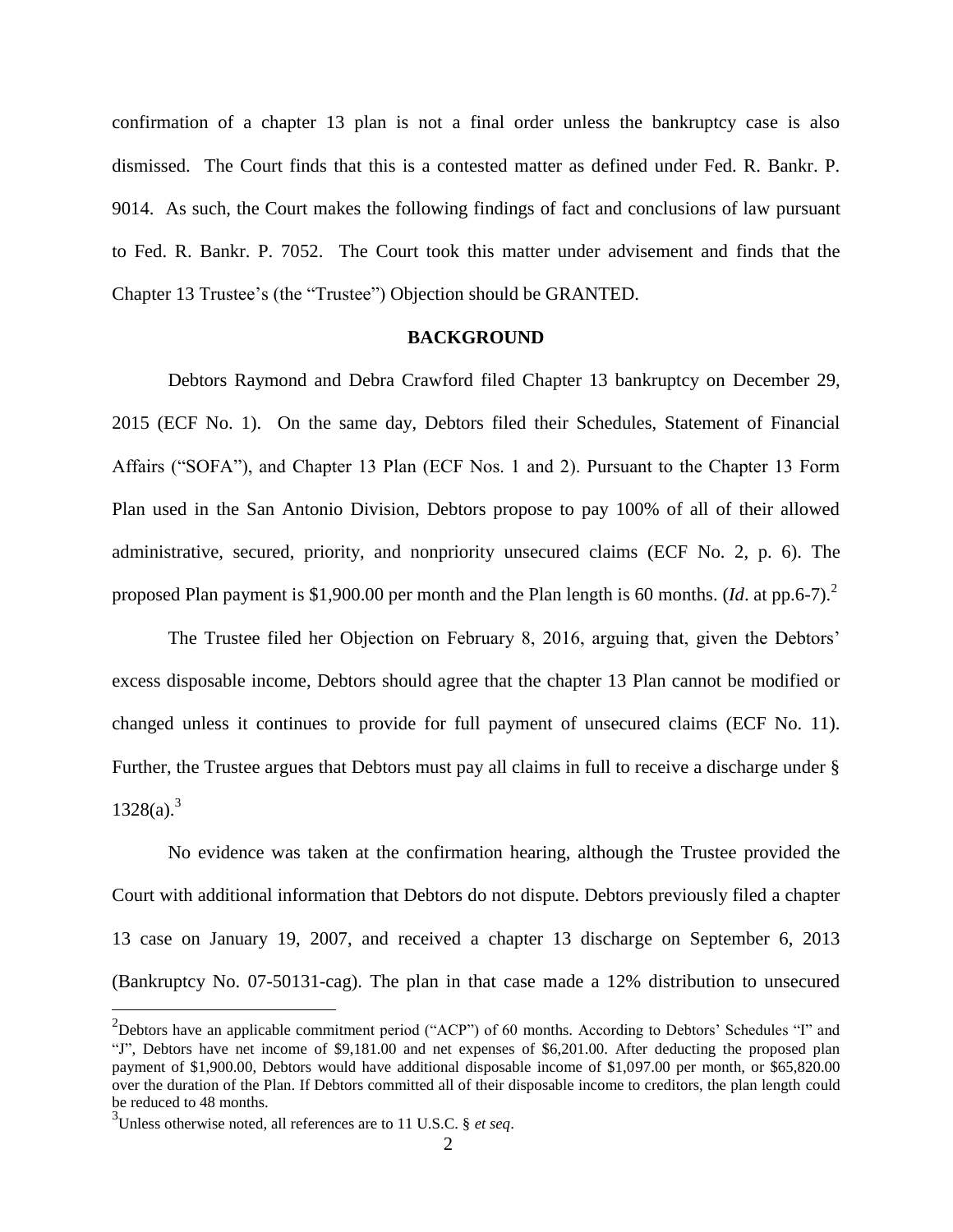creditors. The IRS's second amended proof of claim filed in that case indicated a total tax liability of \$78,912.33. Of that amount, the IRS had a secured claim in the amount of  $$20,140.33<sup>4</sup>$ , an unsecured priority claim in the amount of \$11,638.03, and an unsecured general claim in the amount of \$47,133.97. The IRS's claim was for individual income liability (Form 1040) for tax years 1984, 1992, 1997-2006, plus the accrual of statutory penalty and interest under I.R.C. §§ 6601 and 6651. The chapter 13 trustee in that case filed three motions to dismiss alleging non-payment of plan payments or non-compliance with other Bankruptcy Code provisions.<sup>5</sup>

In Debtors' present case, the IRS filed its original proof of claim in the total amount of \$84,228.36. Of that amount, the IRS has a secured claim in the amount of \$26,177.00, an unsecured priority claim in the amount of \$7,094.67, and an unsecured general claim in the amount of \$50,956.69. The claim consists of unpaid individual income taxes (Form 1040) for 2007-2014, plus statutory penalties and interest. In sum, Debtors have accrued unpaid tax liabilities for 1984, 1992, and 1997-2014 (plus penalty and interest) in the amount of \$163,140.69.

#### **PARTIES' CONTENTIONS**

The Trustee argues that, because Debtors' have excess disposable income and have accrued tax liabilities for every tax year for 1997-2014, Debtors should be required to pay off their plan earlier than the 60 months proposed. The Trustee argues that the creditors risk losing payments of additional disposable income if Debtors are unable to complete their plan. The Trustee calculates that, based upon the total amount of Debtors' projected disposable income, Debtors could complete their Plan within 48 months. Further, the Trustee maintains that the

<sup>&</sup>lt;sup>4</sup>The IRS filed notices of federal tax liens under I.R.C. § 6323(f) and Treas. Reg. 301.6323(f)-1.

<sup>&</sup>lt;sup>5</sup>Pursuant to the Agreed Order Denying the Trustee's Motion to Dismiss, the Plan term was extended to 63 months.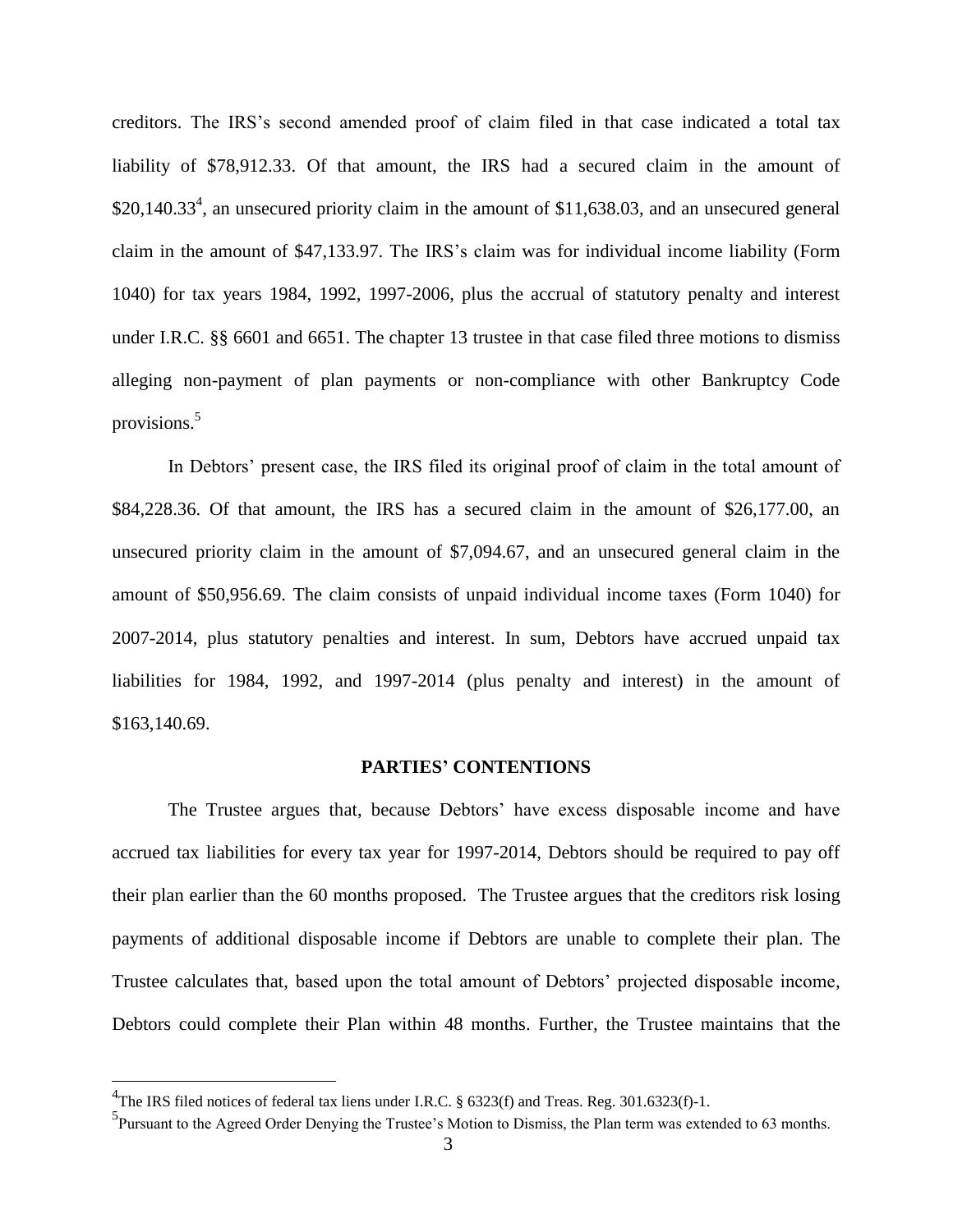Court can impose the additional condition that, should Debtors be allowed to pay their claims over 60 months without dedicating all their disposable income to the Plan, then Debtors shall receive their discharge only if Debtors pay 100% of all allowed unsecured claims. Also, the Trustee asks that Debtors be barred from modifying their Plan unless this proposed modification continues to pay unsecured claims in full.

Debtors argue that the proposed Court imposed conditions are not permitted under the Code and run afoul of  $\S$  1325(b)(1), which provides, in summary form, that the Court shall confirm a plan if the debtor provides for all of the debtor's projected disposable income over the applicable commitment period (60 months) or pays all unsecured claims in full. Debtors argue that once § 1325(b)(1) is met, the Court must confirm Debtors' plan as proposed without further conditions. Debtors also argue that, under *Law v. Siegel*, 134 S. Ct. 1188 (2014), the Court cannot impose any additional requirements on confirmation based upon equitable grounds under § 105(a).

### **FINDINGS OF FACT**

No evidence was taken at the hearing and both parties stipulated as to the operative facts. Specifically, Debtors' Plan as proposed provides for payment in full of all claims over an ACP of sixty months. Debtors admit that they are not paying all projected disposable income into the Plan. The Plan is feasible as proposed and otherwise not contrary to any provision of the Code. This is Debtors' second Chapter 13 case. Debtors successfully completed their first case and received a discharge under § 1328(a). Debtors have accrued unpaid individual income tax liability from 1997-2014.

### **CONCLUSIONS OF LAW**

This Court recently observed that: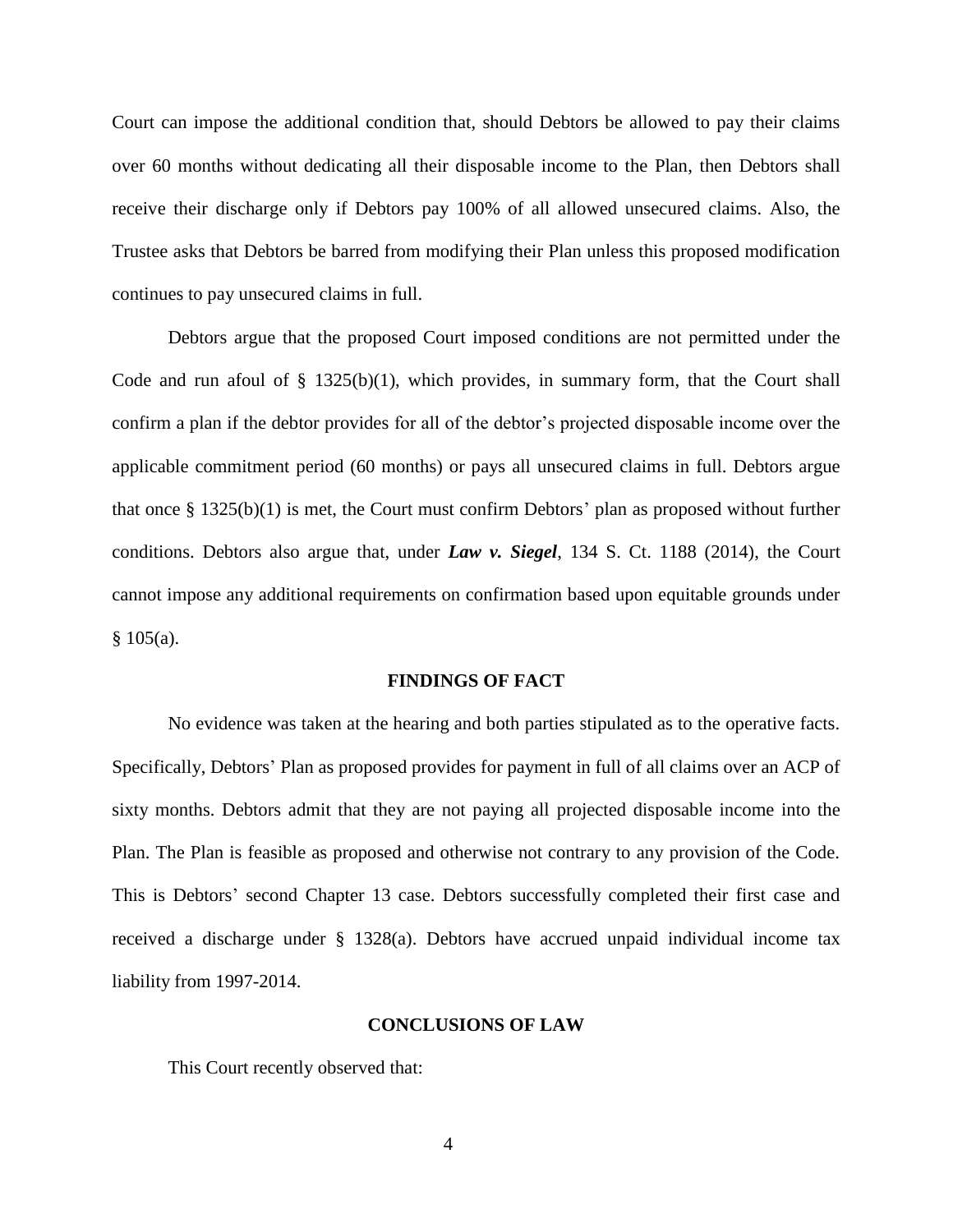The ordinary-meaning rule is the most fundamental semantic rule of interpretation. It governs constitutions, statutes, rules, and private instruments . . . . If possible, every word and provision is to be given effect (*verba cum effectu sunt accipienda*). None should be ignored . . . it is no more the court's function to revise by subtraction than by addition.<sup>6</sup>

Under this rule of statutory interpretation, Debtors posit that the Court must adhere to the text of § 1325(b)(1) that, once Debtors propose to pay all of their disposable income over the applicable commitment period, *or* propose to pay unsecured claims in full, the Court has no discretion but to confirm the Plan.<sup>7</sup> Further, Debtors argue that the Trustee cannot cite to any Bankruptcy Code provision that would allow the Court to contradict § 1325(b)(1) by including conditions to receive a discharge.

There is no controlling precedent in this Circuit other than an unreported District Court decision affirming this Court in rejecting a similar argument made by chapter 13 debtors in another case. *See In re Molina*, No. SA-14-CA-926, 2015 WL 8494012 (W.D. Tex. December 10, 2015) (finding that, under § 105(a) the court is authorized to issue any order to carry out the provisions of the Code, including additional conditions on confirming a plan). In *Molina*, the District Court found that meeting the requirements of chapter 13 plan confirmation does not preclude the bankruptcy court from requiring conditions such as full payment of unsecured creditors where the debtors have additional income not being utilized to fund their plan. *Id*. at \*2. The District Court in *Molina* noted that the debtors had no reason to complain about the Court

<sup>&</sup>lt;sup>6</sup>In re WBH Energy, L.P. (jointly consolidated under Bankruptcy No. 15-10003-HCM), 2016 WL 3049666 (Bankr. W.D. Tex. May 20, 2016)(J.Mott)(citing Antonin Scalia & Bryan Garner, *Reading Law: The Interpretation of Legal Texts*, pp. 69, 174 (Thomson/West, 2012)).

 $7$ Section 1325(b)(1) states that:

If the trustee or the holder of an allowed unsecured claim objects to the confirmation of the plan, then the court may not approve the plan unless, as of the effective date of the plan--

**<sup>(</sup>A)** the value of the property to be distributed under the plan on account of such claim is not less than the amount of such claim; or

**<sup>(</sup>B)** the plan provides that all of the debtor's projected disposable income to be received in the applicable commitment period beginning on the date that the first payment is due under the plan will be applied to make payments to unsecured creditors under the plan.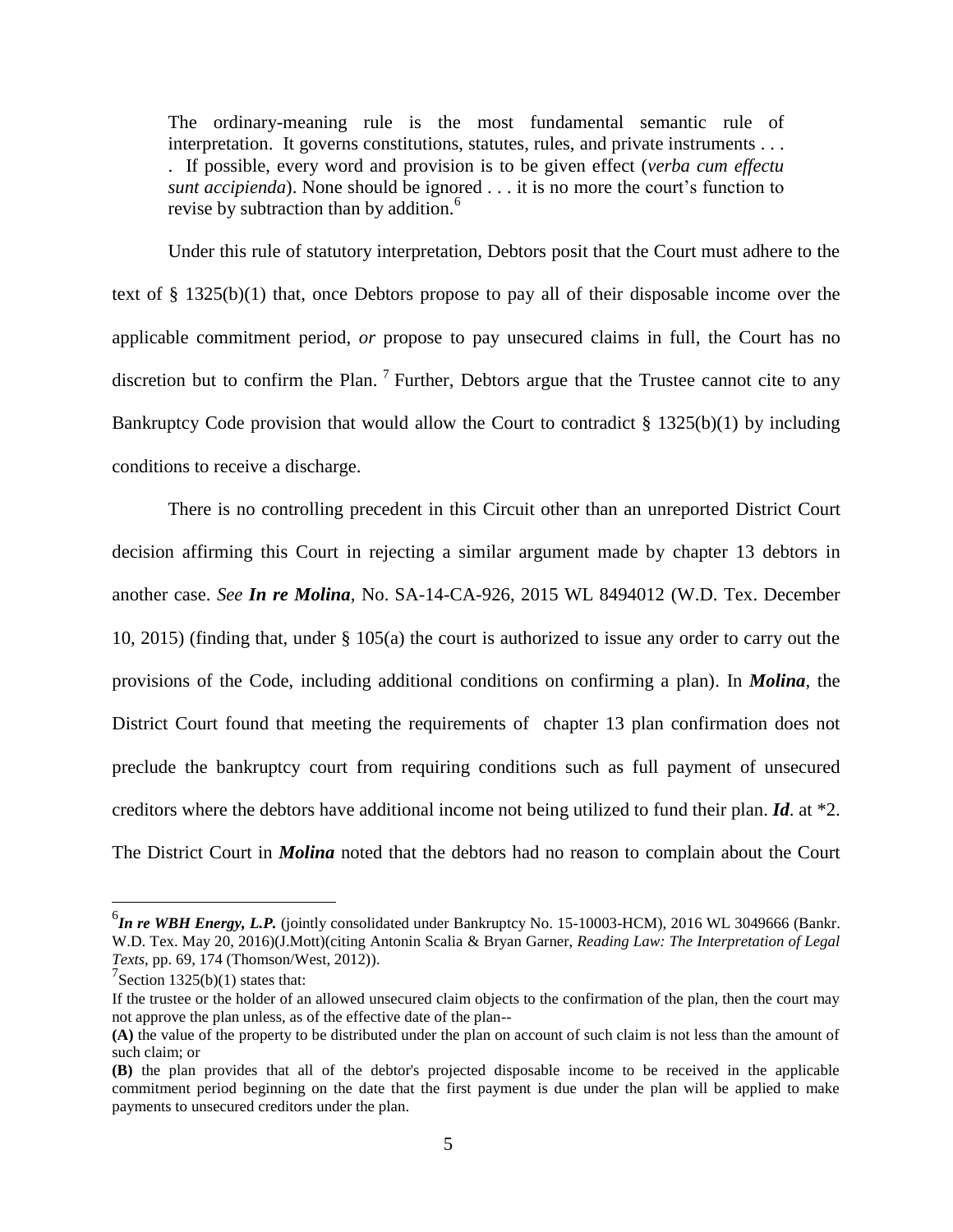imposed conditions because the debtors received exactly what they asked for – confirmation of their chapter 13 plan – albeit with conditions. *Id*. Further, the District Court stated that it was not an abuse of discretion to require the debtors to pay all unsecured claims in full as a condition of discharge where the debtors were not dedicating all of their excess income for payment under the plan. *Id*. 8

Courts outside this District and at least one treatise  $\frac{1}{2}$  find that, once § 1325(b)(1) is satisfied by paying all disposable income through the plan or paying 100% of all unsecured claims, a court may not impose additional conditions when confirming a plan. In *In re Bailey*, No. 13-60782, 2013 WL 6145819, at \*1 (Bankr. E.D. Ky. 2013), the trustee argued that § 1325(b)(1) can be read to require a debtor to pay all claims in full *and* dedicate all disposable income to payment of claims through the plan because  $\S$  1325(b)(1) may be read in the conjunctive. *Id*. at  $*5$ . (emphasis added). Further, the trustee suggested that § 1325(b)(1)(A) does not apply when a trustee objects to a plan. *Id*. at \*2. Like the *Bailey* court, this Court does agree that the plain language of the statute only requires full payment of all claims or all disposable income being paid over the ACP. Further, the argument that  $\S 1325(b)(1)(A)$  does not apply to a standing trustee is incorrect. Also, the trustee argued that notwithstanding the plain language of § 1325(b)(1), as a matter of public policy, a debtor could be compelled to pay all of the debtor's disposable income into a plan because creditor claims are protected by being paid earlier. *Id*. at \*6.

The issue in *Bailey* was whether the debtors could be compelled to increase their plan payment when two 401(k) loans were paid off during the pendency of the chapter 13 case. The

<sup>8</sup> *Cf. In re Walker*, 165 B.R. 994, 1000 (E.D. Va. 1994)(finding that under § 105(a) a court may impose conditions as a basis for confirming a chapter 11 plan).

<sup>&</sup>lt;sup>9</sup>See 8 *Collier on Bankruptcy* 1325.11[3] (16<sup>th</sup> Ed. 2015)( "... the trustee cannot demand that the debtors devote all of their projected income each month in order to pay them more quickly.")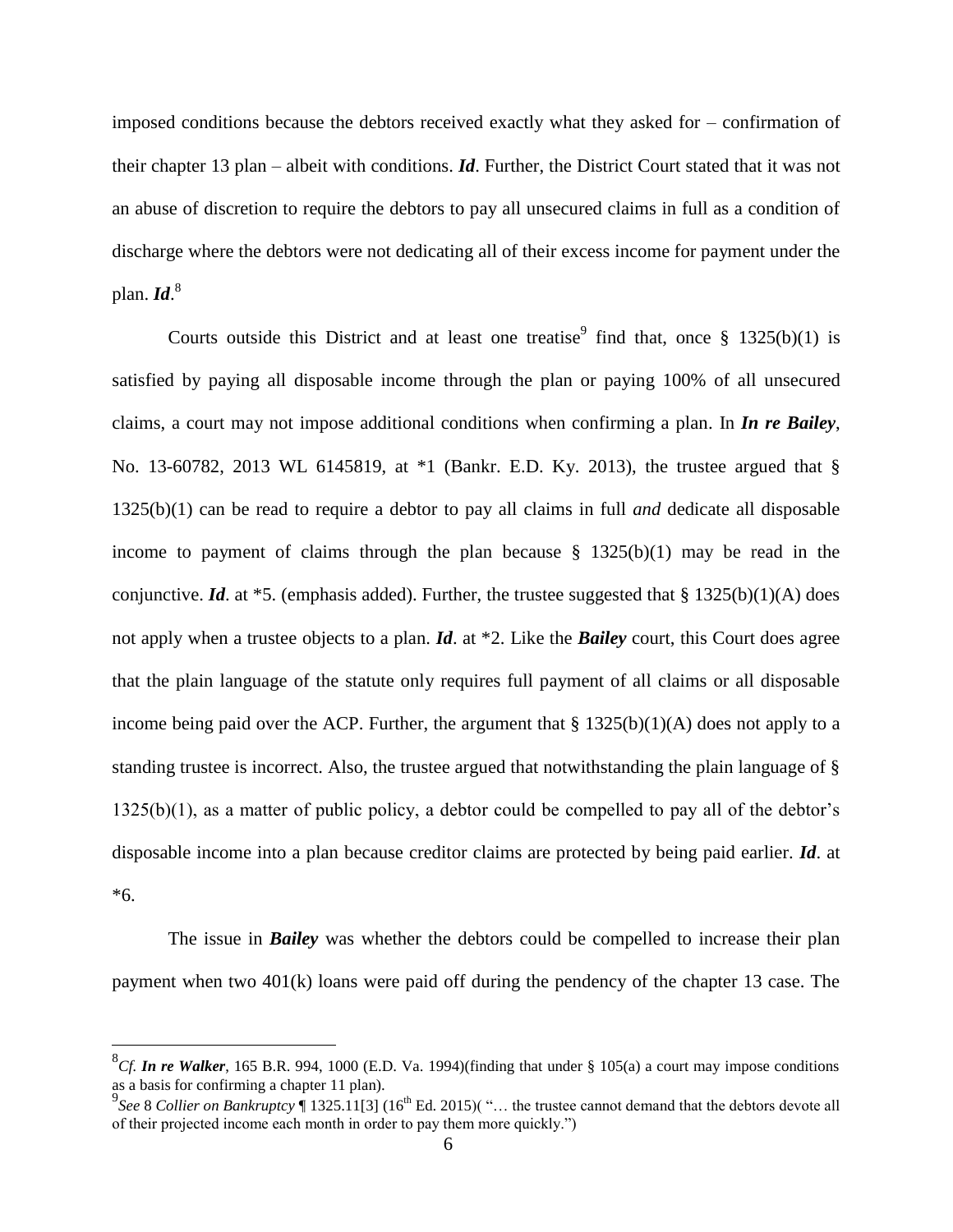debtors proposed a "stair step" increase when the first loan was paid off, but not for the second loan. In *Bailey*, the court observed that since 1984 Congress has amended § 1325(b) five times. Further, over this time, the *Bailey* court noted that Congress has not substantially amended § 1325(b)(1). *Id*. The *Bailey* court found that the plain language of § 1325(b)(1) required either payment of all projected income over the term of the plan or payment of unsecured claims in full, not both. *Id*. The court noted that had Congress wanted to change this requirement, it could have done so when it amended § 1325(b). *Id*. <sup>10</sup> Finally, the *Bailey* court rejected the trustee's argument that the debtors should be required to pay off unsecured creditors sooner as a matter of public policy. *Id*. at \*6. The court found that public policy cannot override the plain meaning of the statute. *Id*.

The court in *In re Richall*, noted that post-BAPCPA, Congress differentiated between below and above median debtors. 470 B.R. at  $249$ .<sup>11</sup> In doing so, Congress required an above median debtor to propose a plan length of sixty months, unless unsecured creditors could be paid in full prior to conclusion of the sixty month period. *Id*. Conversely, the court stated that Congress did not change the requirement that a below median debtor could propose a plan longer than three years for cause shown. *Id*. <sup>12</sup> The *Richall* court held that in cases where a below median debtor has the ability to pay all unsecured claims in full either before or at the end of the three year period under the plan, "cause" under § 1329 cannot be shown to extend the plan beyond the three year period because no cause could exist. *Id*.

The **Richall** court held that the same analysis does not apply to above median debtors:

<sup>10</sup>The *Bailey* court also noted that the Supreme Court in *Hamilton v. Lanning*, 560 U.S. 505 (2010), in dictum held that a chapter 13 debtor is only required to pay unsecured creditors in full or all projected disposable income over the duration of the plan.

<sup>&</sup>lt;sup>11</sup>The debtors in *Richall* proposed a 60 month plan, but had additional disposable income that could have paid all claims in full in 30 months.

 $^{12}$ §1322(d)(2) states that "…the plan may not provide for payments over a period that is longer than 3 years, unless the court, for cause, approves a longer period, but the court may not approve a period that is longer than 5 years.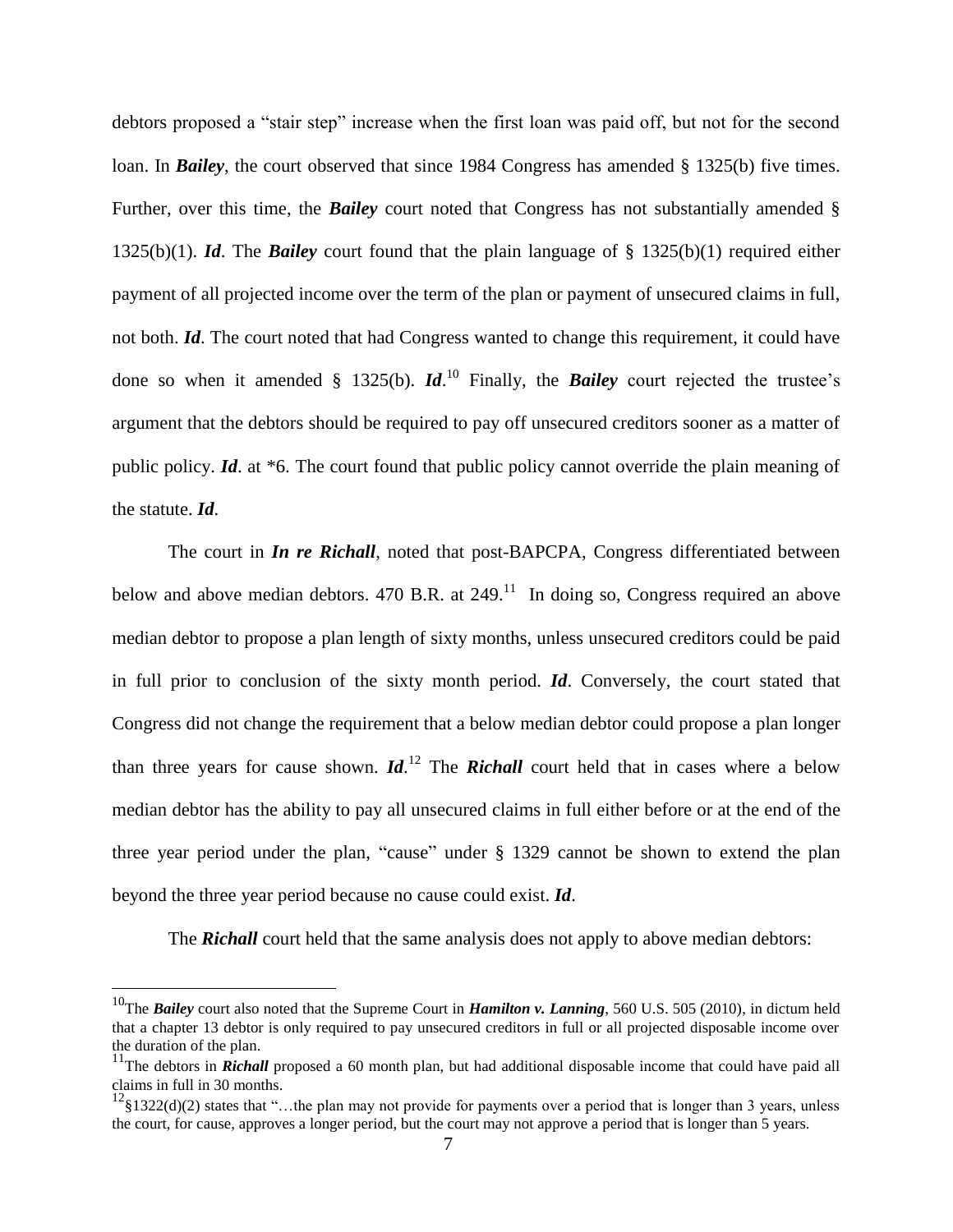Section 1325(b) was substantially changed by BAPCPA to create a bright line test to determine whether a debtor is committing sufficient income to the plan. *In re Jones,* 374 B.R. 469, 469 (Bankr. D.N.H. 2007). ''Section 1325(b)(2) was amended to alter the method of determining a debtor's income and  $\S$  1325(b)(3) was added to require above median debtors to calculate their reasonably necessary expenses using the means test formula in § 707(b)(2)(A) and (B).'' *Id.* Section 1325(b)(1) requires compliance with subsection (A) or (B), but not both. *Jones,* 374 B.R. at 469. Accordingly, above median debtors now have an election to either pay all of their disposable income for five years, or until creditors are paid in full,  $\S$  1325(b)(1)(B), or to pay less than their disposable income over five years, if such lower payments will pay unsecured creditors in full. 11 U.S.C. § 1325(b)(1)(A). The Debtors' Plan provides for payment of all unsecured claims in full during a five year term through payments of approximately one-half of their disposable income. Thus, the Debtors' Plan complies with  $\S 1325(b)(1)(A)$ . While the Debtors could pay off their unsecured creditors in a shorter period of time if they contributed all of their monthly disposable income to plan payments, they are not required to do so under the plain unambiguous language of the Bankruptcy Code.

*Id*.

 $\overline{a}$ 

The trustee in *Richall* argued that it was bad faith to pay unsecured claims over 60 months when there was disposable income to pay claims in full much earlier. *Id*. at 248. The court found that where a debtor meets the requirements for confirmation under  $\S 1325(b)(1)$ , it is not bad faith under § 1325(a)(3) to pay claims over 60 months where claims could be paid sooner. *Id.* at 249-50.<sup>13</sup>

The Court agrees with the *Bailey* and *Richall* courts that, under a statutory analysis, a debtor can either propose full payment of unsecured claims or payment of all disposable income over an ACP of 60 months, but the debtor is not required to do both. It is not bad faith to pay claims over a period of 60 months when there is excess disposable income to pay them sooner. Section 1325(b)(1) only requires payment in full of all unsecured claims or payment of all projected disposable income over the ACP. In opposing the Debtors' Plan, the Trustee is acting in her capacity to serve the interests of all creditors and ensure that all creditor claims are paid.

<sup>&</sup>lt;sup>13</sup>The failure to pay all disposable income through the plan has been found by some courts not to be "bad faith" under § 1325(a)(3). *See In re Johnson*, No. 10-03184, 2011 WL 1671536, at \*4 (Bankr. N.D. Iowa 2011)(holding that it is not bad faith to make payments that are less than the debtor's projected disposable income). The Trustee does not allege bad faith under  $\S$  1325(a)(3) in her Objection.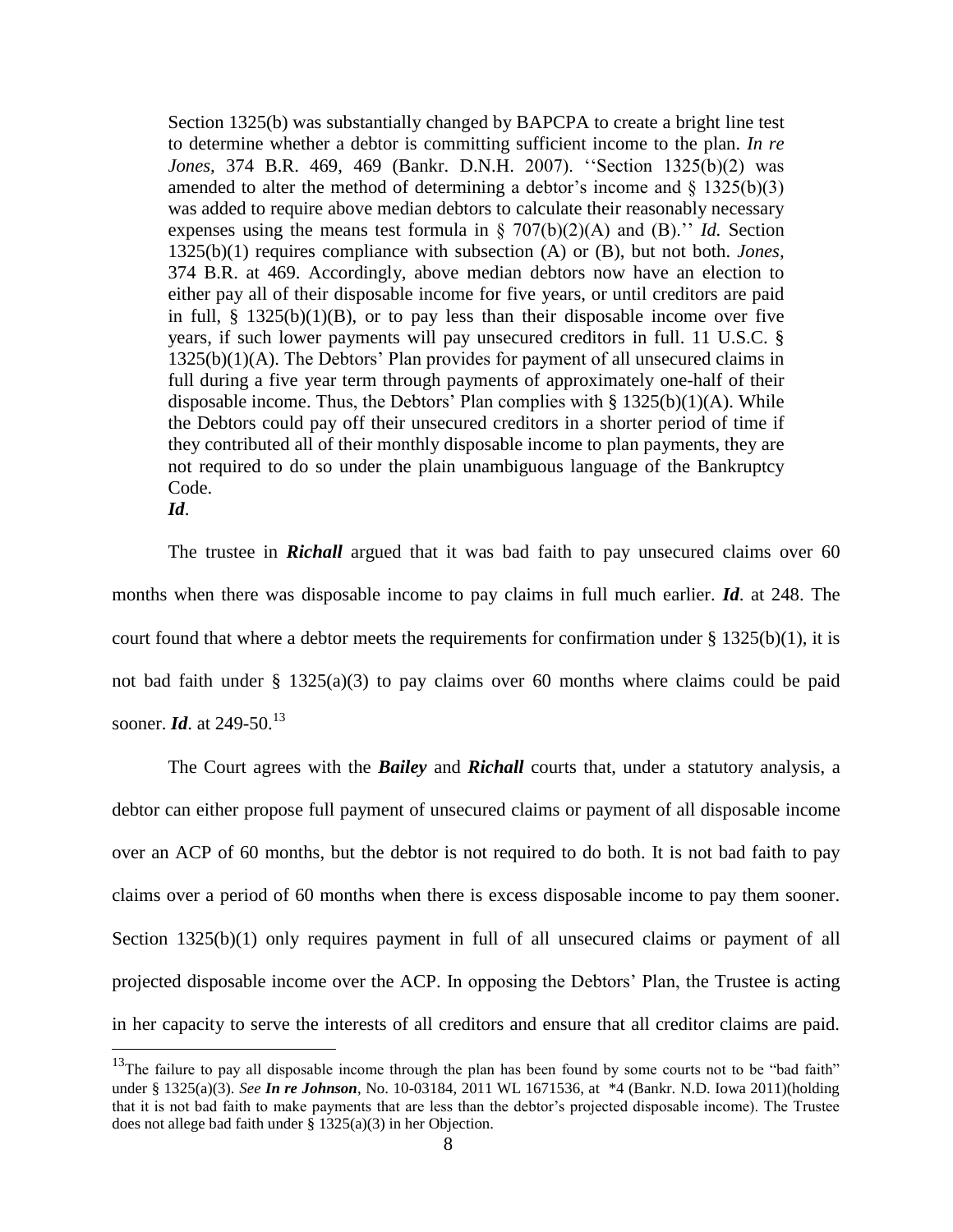*See In re Liles*, 292 B.R. 138, 139-40 (Bankr. E.D. Tex. 2002)(holding that the chapter 13 trustee has a responsibility to represent the interest of all creditors and in that capacity may object on the behalf of creditors). The Fifth Circuit has noted that a trustee has a broad array of powers and duties, including objecting to plans where the trustee believes that the interests of creditors are not being adequately protected. *See Barron v. Countryman*, 432 F.3d 590, 594 (5th Cir. 2005) ("The trustee in Chapter 13 exists to preserve the bankruptcy estate for creditors.").

Additionally, this Court observed that "the heart of the BAPCPA's reforms is to ensure that debtors repay creditors the maximum they can afford." *In re Pautin*, 521 B.R. 754, 762 (Bankr. W.D. Tex. 2014) (citing [H.R.Rep. No. 109–31\(I\), p. 2,](https://1.next.westlaw.com/Link/Document/FullText?findType=Y&serNum=0303905884&pubNum=0100014&originatingDoc=Ic62bc2f0765d11e4b4bafa136b480ad2&refType=TV&originationContext=document&transitionType=DocumentItem&contextData=%28sc.UserEnteredCitation%29) 2005 U.S.C.C.A.N. 88, 89).<sup>14</sup> The Fifth Circuit has held that:

Section  $521(3)$  requires the debtor to cooperate with the trustee, and  $\S$  1302(b) imposes duties on the trustee, including the duty to investigate the debtor's financial affairs under § 704(4). Based upon the trustee's investigation of the debtor's financial affairs, the trustee makes a decision to support or oppose confirmation of the Chapter 13 plan. If the trustee objects to the plan confirmation, the court may not approve the plan unless it "provides that *all* of the debtor's projected disposable income to be received [during the plan] will be applied to make payments under the plan." 11 U.S.C.  $\S$  1325(b)(1)(B) (emphasis added).

*In re Cortez*, 457 F.3d 448, 457 (5th Cir. 2006).

 $\overline{a}$ 

While *Cortez* was a § 707(b) case in which the court had to examine the requirements for "substantial abuse" *Cortez* suggests that the Fifth Circuit believes that a chapter 13 trustee does have a role in evaluating cases for confirmation where a debtor is not paying all of the debtor's disposable income. In this case, the Trustee is not arguing that  $\S$  1325(b)(1) does not apply. Rather, the Trustee is asking the Court to place conditions on confirming the Debtors' Plan.

Debtors argue that the Court may not impose any conditions beyond the plain language of

<sup>14</sup>*See also Ransom v. FIA Card Ser., N.A.*, 562 U.S. 61 (2011) (finding under the means test that debtors should pay their creditors the maximum they can afford).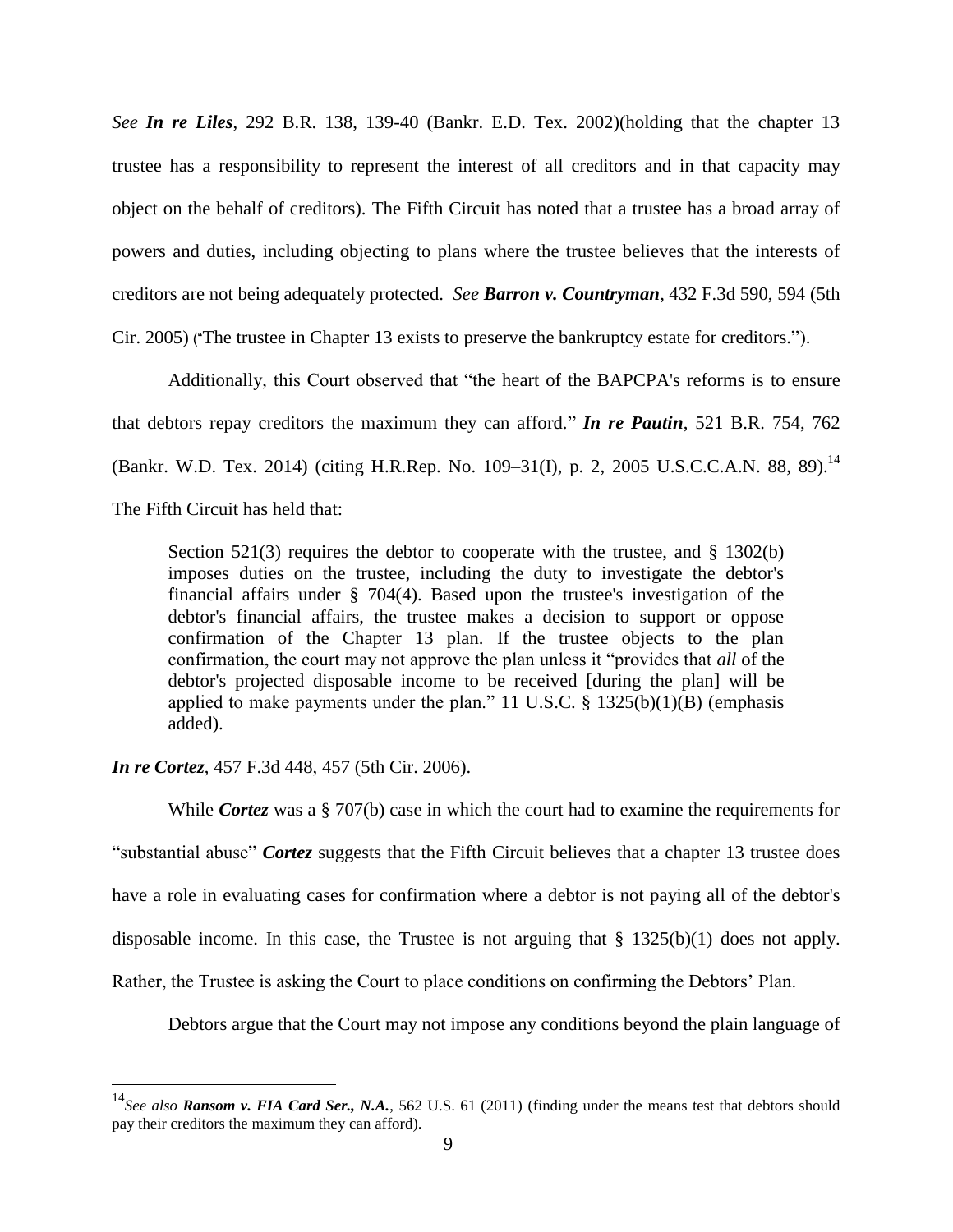§ 1325(b)(1), and that the Court must confirm Debtors' Plan as proposed. In *Law v. Siegel*, 134 S. Ct. 1188 (2014), the Supreme Court unanimously found that the Ninth Circuit was incorrect in affirming the decision of the bankruptcy court that a court could surcharge the debtor's exempt property under the court's  $\S$  105 equitable powers for the debtor's misconduct regarding bad faith litigation. The trustee in *Law v. Siegal* had sued the debtor regarding a fictitious loan and fraudulent second deed of trust the debtor had asserted existed against his home as a means to eliminate any equity in the debtor's house and remove any prospect that the trustee would attempt to liquidate the exempted home for the benefit of creditors. *Id*. at 1193. The litigation took five years and hundreds of thousands of dollars in litigation costs. *Id*. The bankruptcy court granted the trustee's motion to surcharge the debtor's exempted home for \$75,000 to compensate the trustee for the exorbitant litigation costs. *Id*. The bankruptcy court found that, pursuant to its equitable powers under § 105, it had the authority to surcharge otherwise exempt property. *Id*. Justice Scalia found that the surcharge contravened § 522, which determines exemptions in a debtor's property and precludes further attempts to use exempted property for the satisfaction of a debtor's creditors. *Id*. at 1195. The Court further held the bankruptcy court's ruling pursuant to § 105 exceeded the court's inherent equitable powers by contravening the specific provisions of § 522 regarding a debtor's otherwise valid exemption of his home. *Id*. at 1196.<sup>15</sup>

The Court finds that it is not contravening  $\S$  1325(b)(1) by imposing conditions on confirmation of the Debtors' Plan. The Court could confirm the plan with an ACP of 60 months with less than all disposable income being paid through the Plan. The conditions are that Debtors must pay all claims in full to receive a chapter 13 discharge and that Debtors cannot modify the

<sup>15</sup>The court in *In re Saldana*, 531 B.R. 141, 161 (Bankr. N.D. Tex.), *aff'd in part, remanded in part*, 534 B.R. 678 (N.D. Tex. 2015), held that under *Law v. Siegel*, the court could not deny an amendment to a change of homestead exemption in response to litigation, because it would otherwise deny the debtor a claim of exemption. While the court could have found that the change in homestead exemption was in bad faith, the *Saldana* court found it was compelled not to use its equitable powers in disallowing the change in homestead exemption. *Id*.